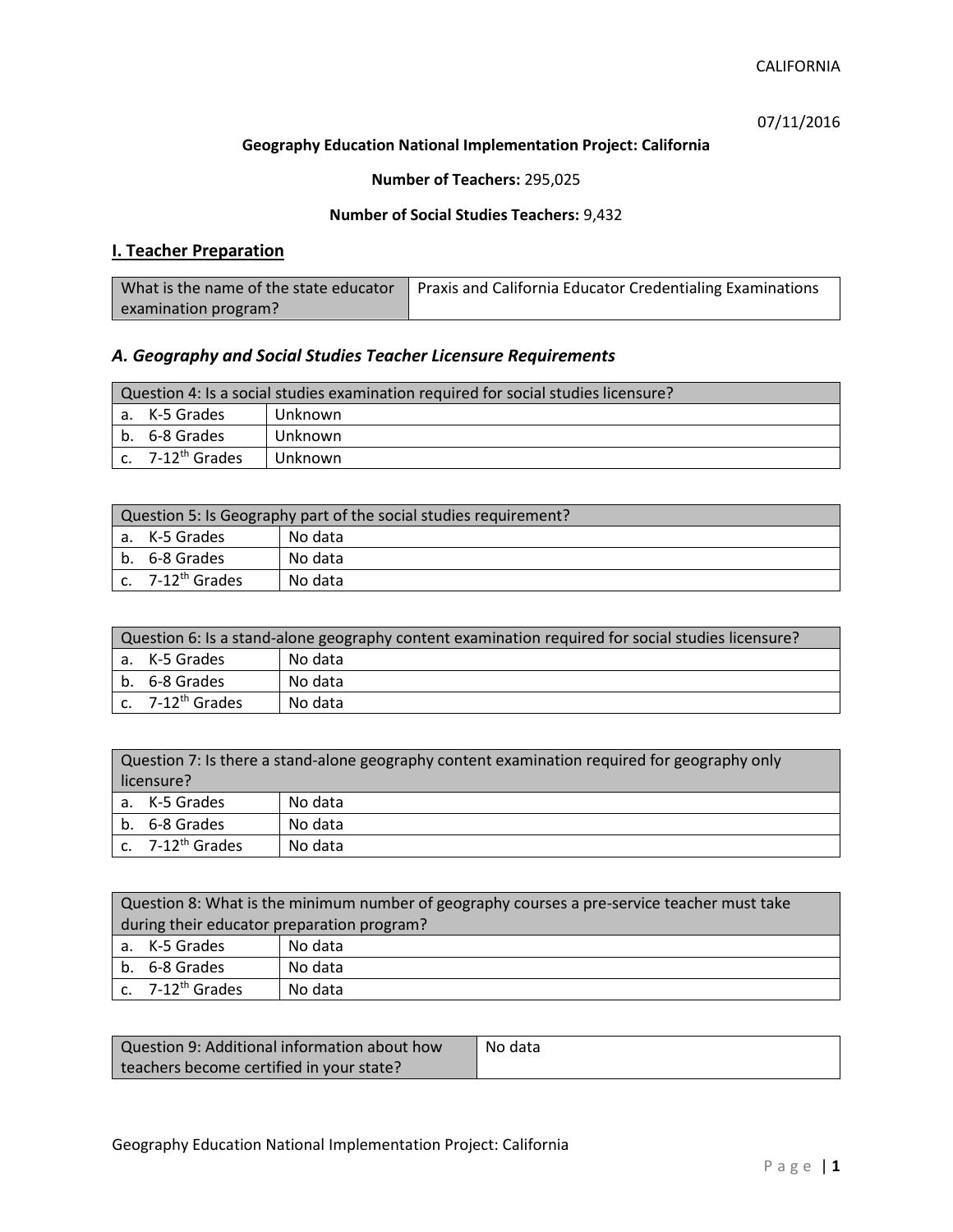# *B. Professional Development*

| Question 10: Can in service teachers receive<br>certification credit for professional<br>development courses or programs in<br>geography? | No data |
|-------------------------------------------------------------------------------------------------------------------------------------------|---------|
| Question 11: Does the state education agency<br>(SEA) provide professional development in<br>geography?                                   | No data |

# **II. Curriculum**

| Question 15: What is the name of the state<br>standards?              | History-Social Science Content Standards for<br>California Public Schools: Kindergarten Through<br><b>Grade Twelve</b> |
|-----------------------------------------------------------------------|------------------------------------------------------------------------------------------------------------------------|
| Question 16: How are the state standards<br>presented by grade level? | No data                                                                                                                |
| Question 17: When were the standards last<br>revised?                 | Last 2 years                                                                                                           |
| Question 18: Are there plans for revision to<br>the state standards?  | Current                                                                                                                |
| Question 19: Is geography included in the<br>state standards?         | No data                                                                                                                |
| Question 20: How are the geography<br>standards organized?            | Geography standards are organized by strand                                                                            |
| Question 21: What framework and/or<br>documents were used?            | No data                                                                                                                |

# **Question 22: What general topics are included?**

No data

| Question 23: What is the total number of credit | 13 credit hours |
|-------------------------------------------------|-----------------|
| hours required for high school graduation?      |                 |
| Question 24: What is the total number of social | 3 credit hours  |
| studies credit hours required for high school   |                 |
| graduation?                                     |                 |
| Question 25: What is the total number of        | 9 credit hours  |
| geography credit hours required for high school |                 |
| graduation?                                     |                 |

| Question 26: What geography courses will students typically experience? |         |  |  |
|-------------------------------------------------------------------------|---------|--|--|
| a. K-5 Grades                                                           | No data |  |  |
| b. 6-8 Grades                                                           | No data |  |  |
| $\mathsf{c}$ . 7-12 <sup>th</sup> Grades                                | No data |  |  |